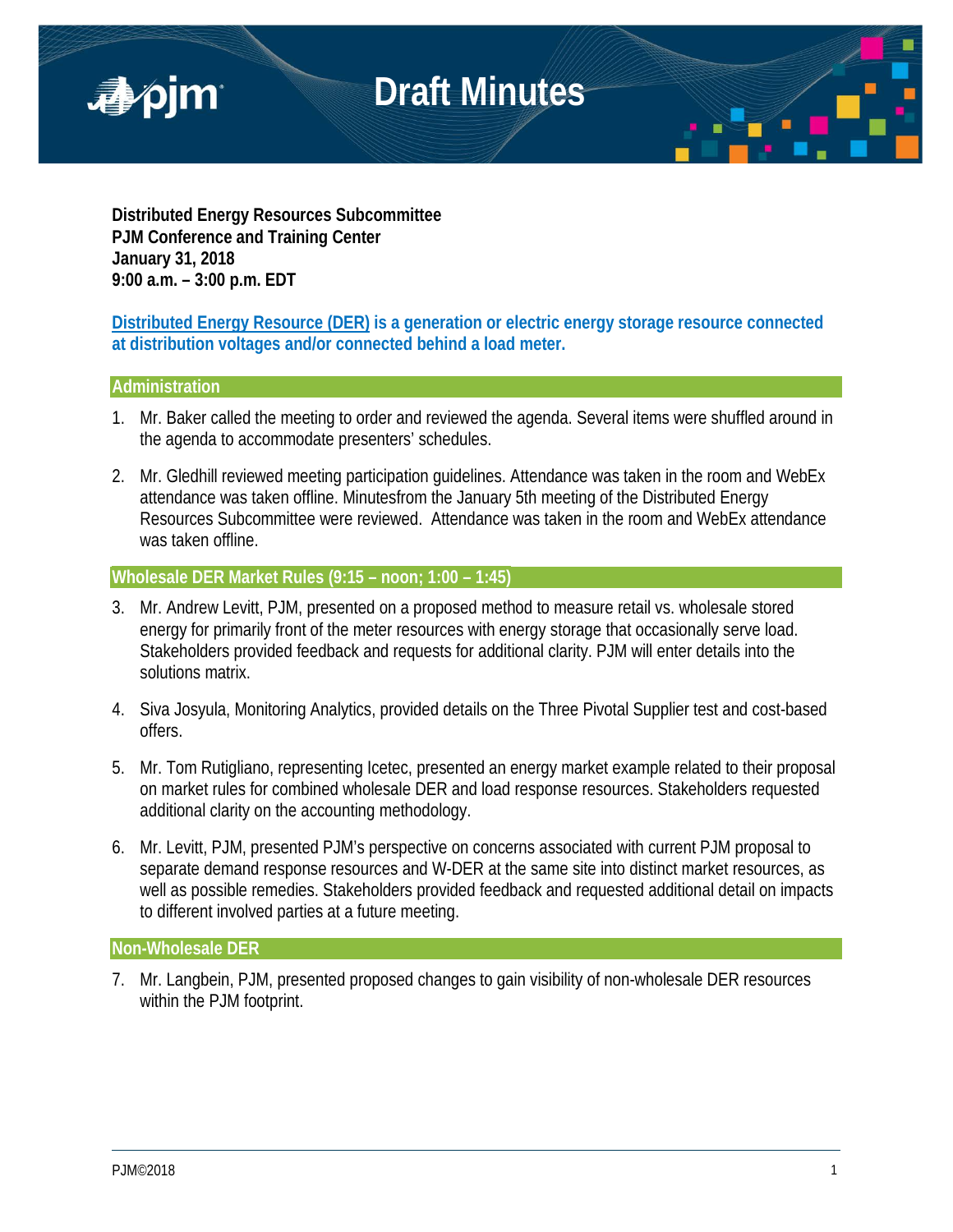

#### **Updates**

8. Ms. Danielle Croop provided an update on the Primary Frequency Response Senior Task Force and discussed potential new primary frequency response requirements for wholesale DER resources in PJM. These requirements will be documented in PJM Manual M14B: PJM Region Transmission Planning Process.

#### **Wrap-up and Future Agenda Items**

9. Mr. Baker summarized action items and discussed agenda items for the next meeting.

#### **Future Meeting Dates**

## **Attendance**

March 2, 2018 **9:00 a.m. – 12:00 p.m.** PJM Conference & Training Center/ WebEx April 25, 2018 **19:00 a.m.** – 3:00 p.m. **PJM Conference & Training Center/ WebEx** June 8, 2018 **19:00 a.m.** – 3:00 p.m. **PJM Conference & Training Center/ WebEx** June 29, 2018 9:00 a.m. – 3:00 p.m. PJM Conference & Training Center/ WebEx July 30, 2018 9:00 a.m. – 3:00 p.m. PJM Conference & Training Center/ WebEx PJM Conference & Training Center/ WebEx October 4, 2018 9:00 a.m. – 3:00 p.m. PJM Conference & Training Center/ WebEx October 31, 2018 9:00 a.m. – 3:00 p.m. PJM Conference & Training Center/ WebEx PJM Conference & Training Center/ WebEx

| <b>Attendees</b>            | Company                             | Sector                      |
|-----------------------------|-------------------------------------|-----------------------------|
| Scott Baker (Facilitator)   | PJM Interconnection, LLC            | Not Applicable              |
| Andrew Gledhill (Secretary) | PJM Interconnection, LLC            | Not Applicable              |
| Drew Adams                  | A.F. Mensah, Inc.                   | Other Supplier              |
| Ed Achaab                   | AEP Energy Partners, Inc.           | Other Supplier              |
| Ryan Dolan                  | AEP Energy Partners, Inc.           | Other Supplier              |
| Toby Hu                     | <b>Ameren Corporation</b>           | Not Applicable              |
| Chris Norton                | American Municipal Power, Inc.      | <b>Electric Distributor</b> |
| Kristin Rothey              | American Municipal Power, Inc.      | <b>Electric Distributor</b> |
| Kent Feliks                 | Appalachain Power Company           | <b>Transmission Owner</b>   |
| Brock Ondayko               | Appalachain Power Company           | <b>Transmission Owner</b>   |
| David Canter                | Appalachian Power Company           | <b>Transmission Owner</b>   |
| Kevin Kilgallen             | Avangrid Renewables, LLC            | <b>Generation Owner</b>     |
| Brian Vayda                 | Borough of Park Ridge, NJ           | Electric Distributor        |
| David Scarpignato           | Calpine Energy Services, L.P.       | <b>Generation Owner</b>     |
| Greg Poulos                 | CAPS                                | Not Applicable              |
| Maya Prica                  | Case Western Reserve University     | Not Applicable              |
| Rehan Gilani                | Consolidated Edison Energy, Inc.    | Other Supplier              |
| Brian O'Boyle               | Consolidated Edison Energy, Inc.    | Other Supplier              |
| <b>Brian Wilkie</b>         | Consolidated Edison Solutions, Inc. | Other Supplier              |
| <b>Bruce Campbell</b>       | Cpower                              | Other Supplier              |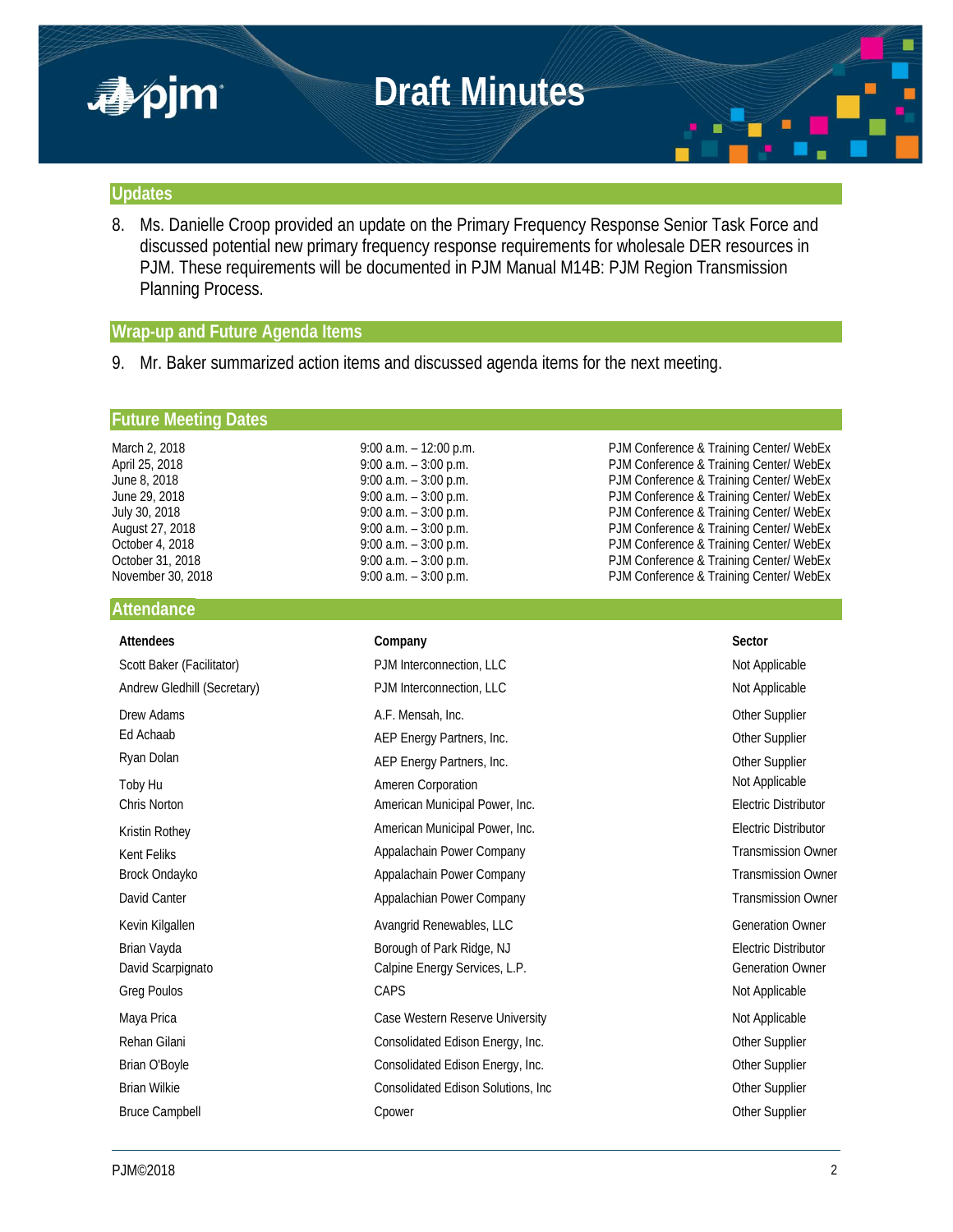

## **Draft Minutes**

Guy Filomena **Customized Energy Solutions, Ltd.\*** Not Applicable Not Applicable Carl Johnson **Customized Energy Solutions, Ltd.\*** Not Applicable Not Applicable Jonathan Sasser **Customized Energy Solutions, Ltd.\*** Not Applicable Not Applicable Patrick Shoop **Customized Energy Solutions, Ltd.\*** Not Applicable Not Applicable John Horstmann **Dayton Power & Light Company (The)** Transmission Owner Company (The Company Company Company Company Company Company Company Company Company Company Company Company Company Company Company Company Company Co Joseph DeLosa **DE Public Service Commission** Density Applicable Not Applicable David Hastings **Dhast Co Constant Constant Constant Constant Constant Constant Constant Constant Constant Constant Constant Constant Constant Constant Constant Constant Constant Constant Constant Constant Constant Consta** Peter Cavan **Direct Energy Business Marketing, LLC** Character Cavan Other Supplier James Davis **Dominion Energy Marketing, Inc.** Commercial Commercial Commercial Commercial Commercial Commercial Commercial Commercial Commercial Commercial Commercial Commercial Commercial Commercial Commercial Commercial Christin Domian Duquesne Light Company Transmission Owner Alex Rosenblatt **Alex Company** Duquesne Light Company **Transmission Owner** Transmission Owner Chuck Dugan **East Kentucky Power Cooperative, Inc.** Transmission Owner Cooperative, Inc. Richard Drom **Eckert Seamans** Eckert Seamans **Not Applicable** Not Applicable John Brodbeck **EDP Renewables North America, LLC** Christens Christens Christens North America, LLC Malcolm Ainspan **Energy Curtailment Specialists, Inc.** Cher Supplier Communication Communication Communication Communication Communication Communication Communication Communication Communication Communication Communication Katie Guerry **EnerNOC, Inc. Community Control** Chern Supplier Community Chern Supplier Sharon Midgley **Exelon Business Services Company, LLC** Transmission Owner Jim Benchek FirstEnergy Solutions Corp. Transmission Owner Martin Bolan **FirstEnergy Solutions Corp.** Transmission Owner Corp. Transmission Owner Justin Price **FirstEnergy Solutions Corp.** Transmission Owner Jon Schneider **FirstEnergy Solutions Corp.** Transmission Owner Ed Stein **FirstEnergy Solutions Corp.** Transmission Owner Christopher Wehr FirstEnergy Solutions Corp. Transmission Owner Christopher Wehr Transmission Owner Jed Trott Galt Power Inc. Other Supplier Tom Hyzinski GT Power Group Not Applicable David Pratzon **Markov COVID COVID-COVID-COVID-COVID-COVID-COVID-COVID-COVID-COVID-COVID-COVID-COVID-COVID-COVID-COVID-COVID-COVID-COVID-COVID-COVID-COVID-COVID-COVID-COVID-COVID-COVID-COVID-COVID-COVID-COVID-COVID-COVID-CO** Jeffrey Whitehead **GT Power Group COVID-COVID-COVID-COVID-COVID-COVID-COVID-COVID-COVID-COVID-COVID-COVID-COVID-COVID-COVID-COVID-COVID-COVID-COVID-COVID-COVID-COVID-COVID-COVID-COVID-COVID-COVID-COVID-COVID-COVID-COVID-CO** Mike Gahimer **IN Office of Utility Consumer Counselor** End User Customer Customer Matthew McCaffree **Itron** Itron Not Applicable Megan Wisersky **Matison Gas & Electric Co Channel Supplier** Other Supplier Stacy Sherwood **Maryland Public Service Commission** Mot Applicable David Mabry **Machina Community Contract Community** McNees Wallace & Nurick LLC Not Applicable Not Applicable Thomas Weeks **Michigan Public Power Agency Michigan Public Power Agency Generation Owner** Erik Hanser Nichigan Public Service Commission Not Applicable Not Applicable Siva Josyula **Monitoring Analytics** Not Applicable Not Applicable Not Applicable Skyler Marzewski **Monitoring Analytics** Monitoring Analytics Not Applicable Brett Feldman Navigant Consulting, Inc. Not Applicable Not Applicable David Brown New Jersey Board of Public Utilities Not Applicable George Kogut **New York Power Authority New York Power Authority New York Power Authority Other Supplier** Amber Williams **New York State Electric & Gas Corporation** Other Supplier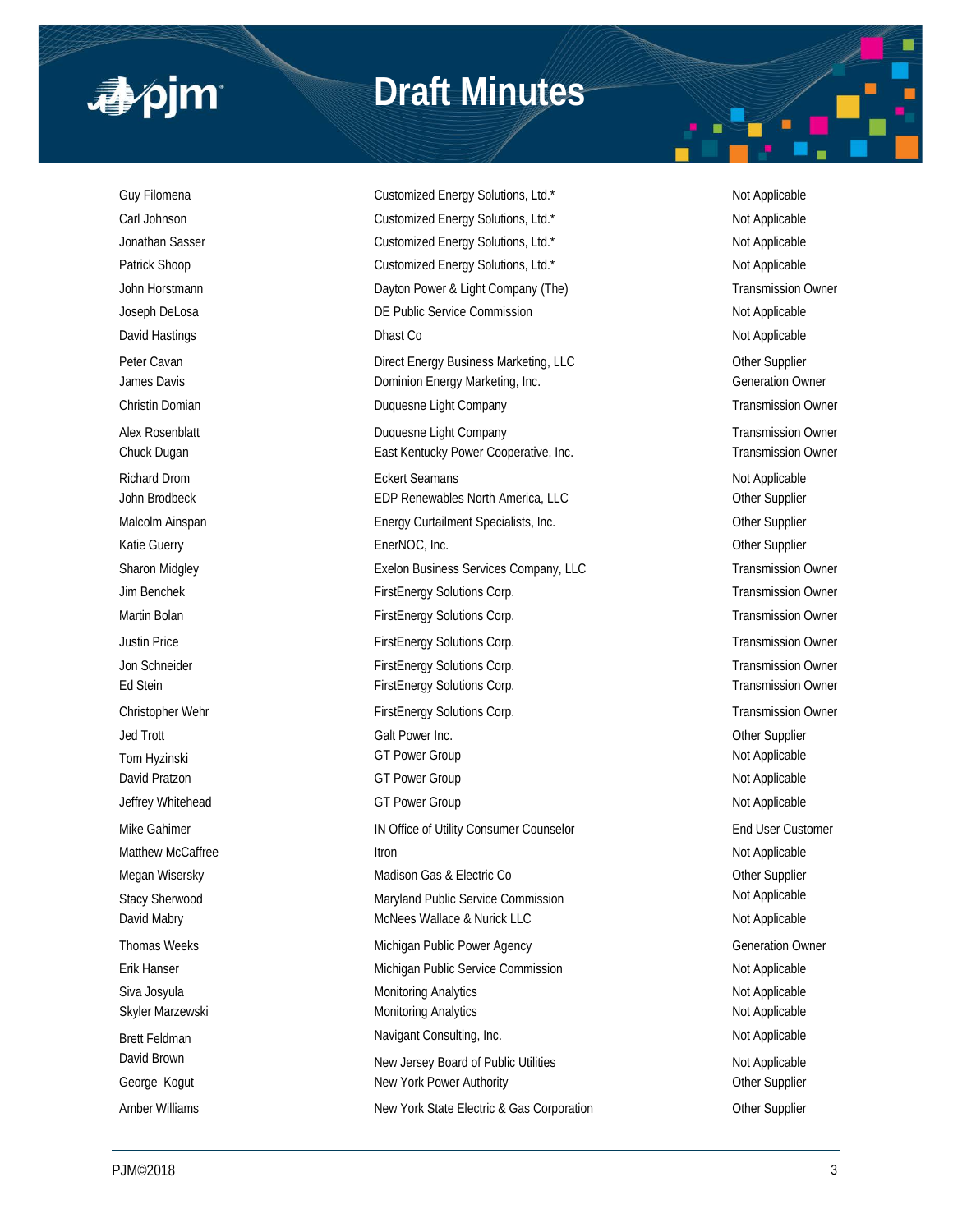

## **Draft Minutes**

Jung Suh Noble Americas Energy Solutions LLC Other Supplier Laurie Wiegand-Jackson **North America Power Partners LLC North America Power Partners LLC** Other Supplier Brian Hamilton North American Electric Reliability Corporation Not Applicable Robert Beadle **North Carolina Electric Membership Corporation** Electric Distributor Brian Kauffman **NRG Curtailment Solutions** Curtailment Solutions Curtailment Solutions Curtailment Current Current Courtney Lang Courtailment Solutions Courtailment Solutions Courtney Lang Frederick Heinle **End User Customer** Office of the Peoples Counsel for the D.C. **End User Customer** End User Customer Yohannes Mariam **Office of the Peoples Counsel for the D.C.** End User Customer Bruce Remmel **Example 2018** Ohio Edison Company (ATSI CSP) **Transmission Owner** Company (ATSI CSP) Adrien Ford **Adrien Ford COLO EXECUTE:** Old Dominion Electric Cooperative **COLO Executive Electric Distributor** Jenjira Knernschield Old Dominion Electric Cooperative Electric Distributor Gregory Carmean **Carmean** OPSI **Carmean** OPSI **Not Applicable** Imelda Foley **Not Applicable** Other **Not Applicable** Other **Not Applicable** Not Applicable Dave Anders **PJM Interconnection, LLC** Not Applicable Not Applicable Murty Bhavaraju **Number 2008** PJM Interconnection, LLC Not Applicable Not Applicable Joe Ciabattoni **Not Applicable** PJM Interconnection, LLC Not Applicable Not Applicable Danielle Croop **PJM Interconnection, LLC** Not Applicable Michael Del Viscio **Not Applicable** PJM Interconnection, LLC Not Applicable Not Applicable Mary Ellen Driscoll **Natural PJM Interconnection, LLC** Not Applicable Not Applicable Theresa Esterly **External Connection**, LLC Not Applicable Not Applicable Andy Ford Not Applicable PJM Interconnection, LLC Not Applicable Not Applicable Craig Glazer **PJM Interconnection, LLC** Craig Glazer **Not Applicable** Not Applicable Eric Hsia **PJM Interconnection, LLC** and the policy and the policy of PJM Interconnection, LLC David Kimmel **Example 20 Table 20 Applicable** PJM Interconnection, LLC **Not Applicable** Not Applicable Pete Langbein **PJM Interconnection, LLC** Not Applicable Not Applicable Andrew Levitt **Andrew Levitt** PJM Interconnection, LLC **Andrew Levitt** Not Applicable Kanning Li **Not Applicable** PJM Interconnection, LLC **Not Applicable** Not Applicable Glenn Long Not Applicable PJM Interconnection, LLC Not Applicable Not Applicable Chenchao Lu **Chenchao Lu Chenchao Lu** PJM Interconnection, LLC **Not Applicable** Not Applicable Joseph Mulhern **PJM Interconnection, LLC** Not Applicable Not Applicable Masha Nyemko **PJM Interconnection, LLC** Not Applicable Not Applicable Jack O'Neill **PJM Interconnection, LLC** Not Applicable Not Applicable Melissa Pilong Not Applicable PJM Interconnection, LLC Not Applicable Not Applicable Steven Pincus **PJM Interconnection, LLC** Not Applicable Not Applicable Ken Schuyler **Not Applicable** PJM Interconnection, LLC Not Applicable Not Applicable Natalie Tacka Not Applicable PJM Interconnection, LLC Not Applicable Not Applicable Jack Thomas **PJM Interconnection, LLC** Not Applicable Not Applicable Laura Walter **Not Applicable** PJM Interconnection, LLC **Not Applicable** Not Applicable Marjorie Garbini **Electric Potomac Electric Power Company Electric Distributor Electric Distributor** Scott Razze **Potomac Electric Power Company Potomac Electric Power Company Electric Distributor**